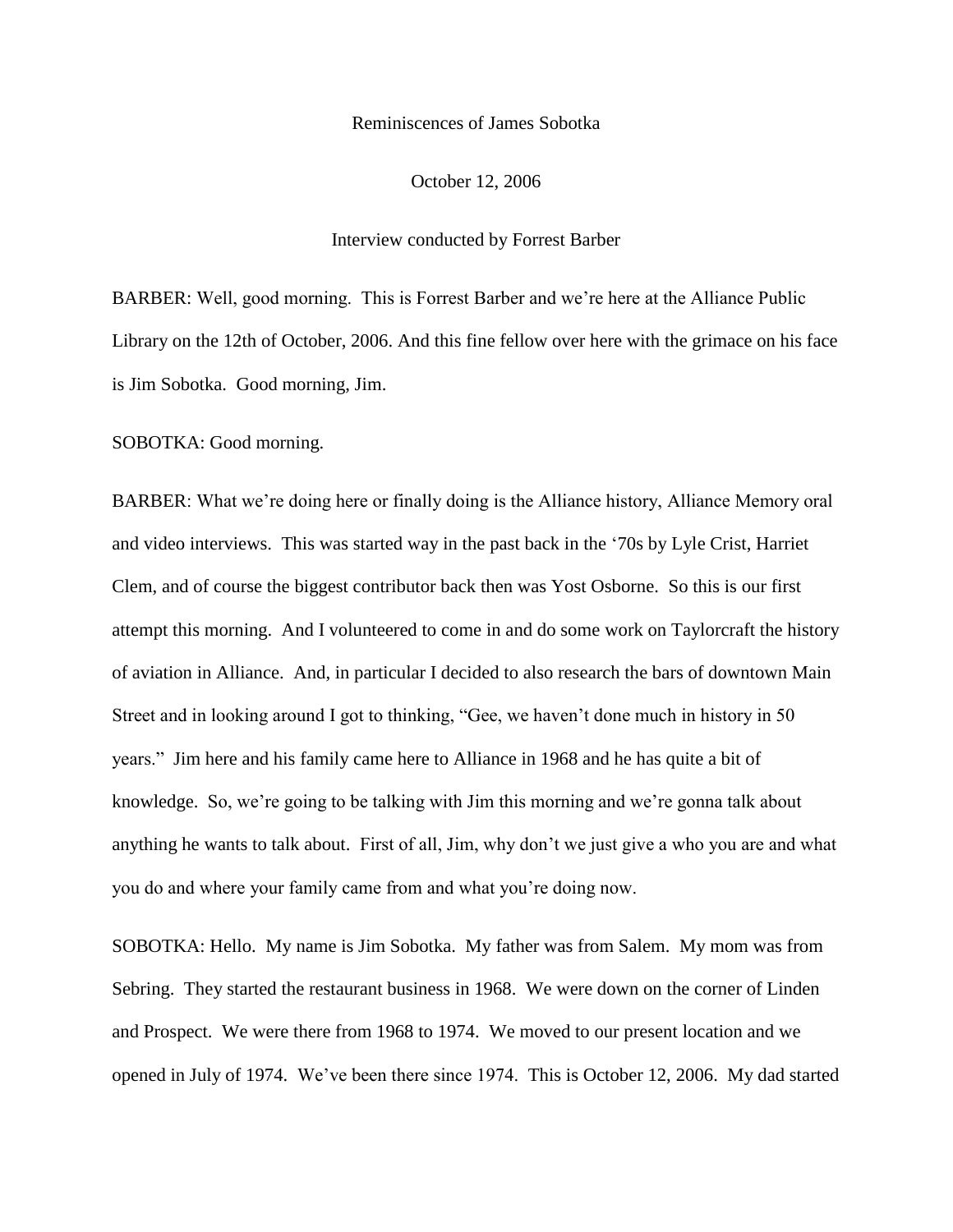the business. It was a hobby for him to cook. He loved to cook. He would do a lot of benefits. A lot of the private clubs he would do benefits for them. He started the steak fries at the VFW of Sebring in 1964. And, my uncle who ran the Alliance Recreation suggested that he open up a restaurant. And he had the old Rathskellar down in the basement and it was empty, vacant. So, we went in there in 1967 and started working there and we opened up in February 1968, and, February 23rd 1968. I was a senior in high school and he started a business and we were there "til February 23rd of 1974. And, we opened the new restaurant on July 16th of 1974. About a 4 month period we weren"t in business as far as the restaurant goes. We also had a TV store in Salem. Cornie's Steak House: My father's first name was Cornell and his nickname was Cornie so that is where the name comes from. We've been at the present location since 1974. Business is run by my sisters, myself and my mom. My one sister Tammy is the chef. My other sister helps in the management as a server. We all work together in the management part of it. I tend bar and do the scheduling and do a lot of things. We all share the work equally. We also do outside catering. So, there is a lot of history I know about downtown Alliance being there that many years.

BARBER: Yes, and one of the things we must mention is who is this uncle of yours that had the Rathskellar down there?

SOBOTKA: Tony Dawson.

BARBER: And, we're going to be trying to interview Tony. At the moment he is suffering from ill health I know. But he is an even older bartender in town than you are by many years, course. And that was down at 51 North Linden. Was the Alliance Rec Center and then down in the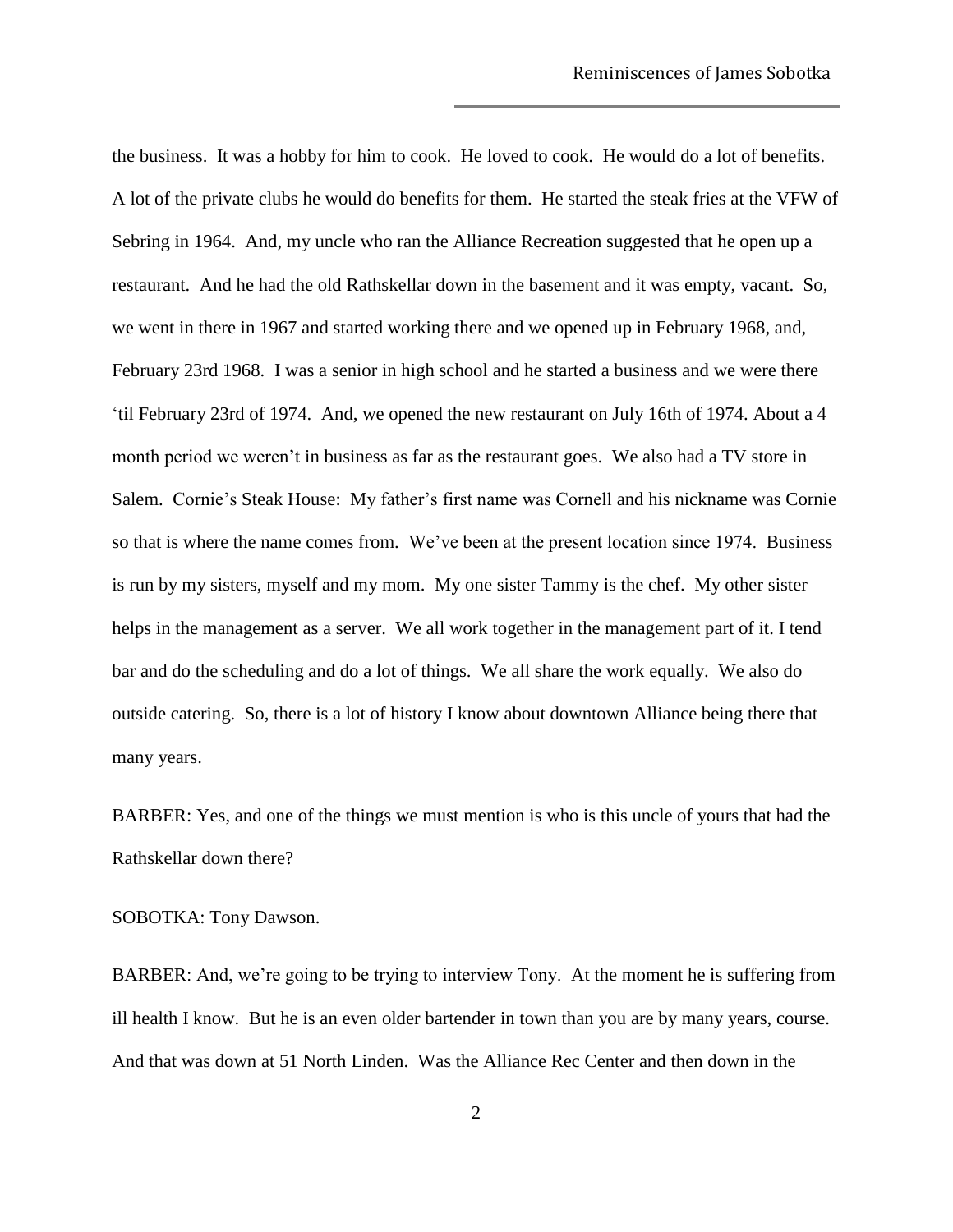basement was the Rathskellar and there was a couple of other names for it. So, that is where Cornie's got its start. And now, right now you're up there on Main Street, one of the nicest places there is on Main Street to eat at. And, you"ve been there how many years again? What year did you come there again?

SOBOTKA: Came there in 1974 so that would be 32 years.

BARBER: Sure, 32 years. And, these histories that we're doing here -- the last ones were done back then. So, everything that you"ve done down there since then is history for us. I know also you"re involved heavily in coaching kids in the baseball and I know you have a son that did pretty well down at Cincinnati. But, let's get back to the bars now. 'Cause down there at 51 North Linden we had the Alliance Rec Center. Describe it and who was running what and what was going on there.

SOBOTKA: The Alliance Recreation was run by Tony Dawson and John Dolac. They had a bowling alley there. I think there were 20 lanes there, upstairs and downstairs: 12 upstairs and 8 down. And, they had a lounge as well. And, I don"t know how long they were there. I think Mathias's owned it before that. I'm not sure how far back that was. That was back probably in the "50s, maybe even the "40s.

BARBER: Yes, these are some of the things that I"ll be tracing with my looking things up and we"ll do sort of a compilation of this sometime because these names downtown changed quite a little bit. Up south of you at that time, I think, was not the Lexington bar still running?

SOBOTKA: No, it was closed.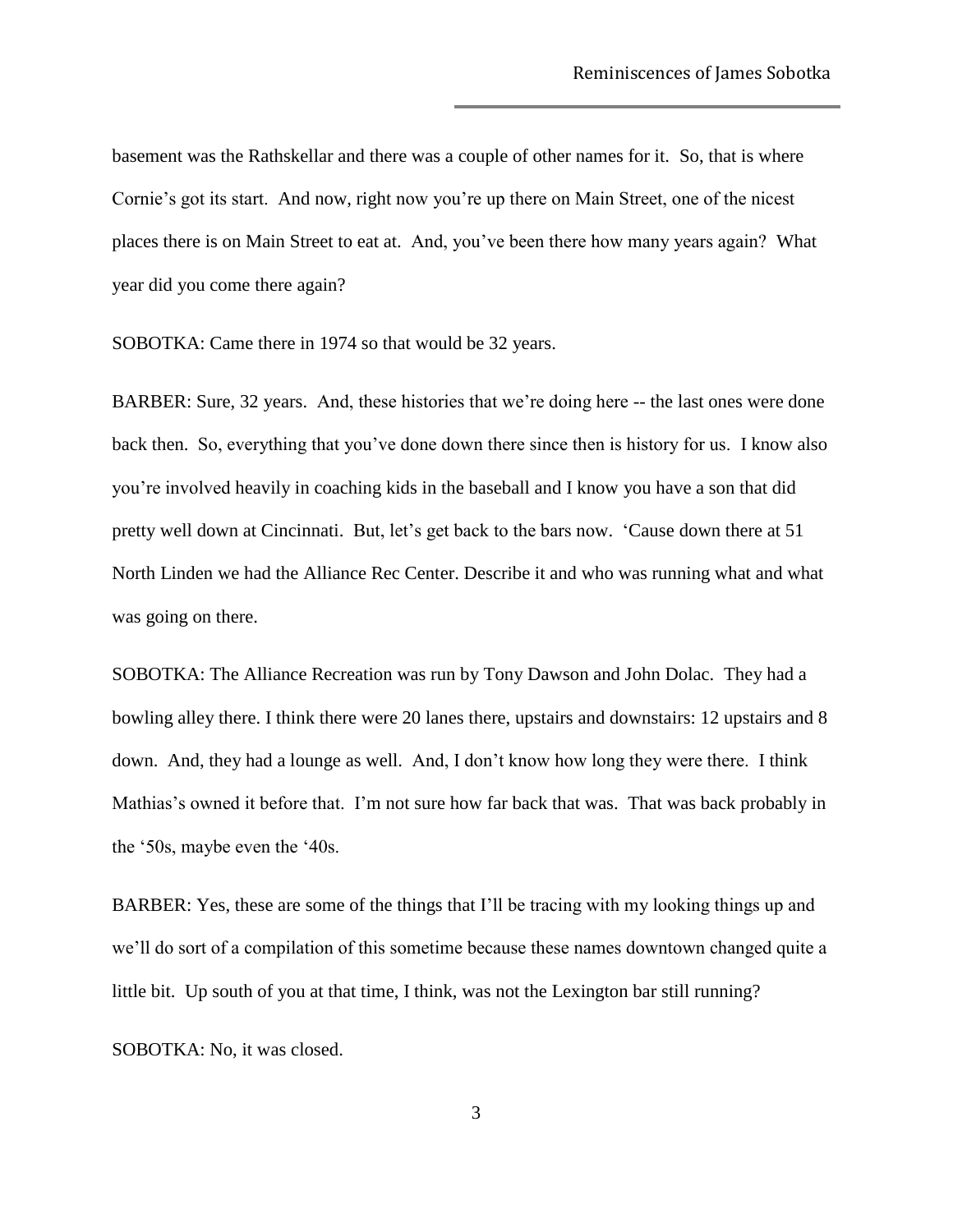BARBER: The Lex was closed at that time. Amazing.

SOBOTKA: Yeah, because the Rec closed in 1971 and we didn"t leave there until 1973.

BARBER: Oh, and you still were down…

SOBOTKA: Yeah, when the Rec closed.

BARBER: Ok, what was your decision to come up to where you are now?

SOBOTKA: The L & L owned the building. And the building, my father took me into the building, it had been vacant for 10 years. It was Cunningham Furniture. They left there in 1964 and it was vacant and he asked me what I thought about it. I said, "For what?" and he said, "For a restaurant." And, I said, "I think it will work." And, we went in there and we had one carpenter and a plumber and an electrician and my dad and I and my brother we started in December of '73 and we opened in July of '74. And L & L owned the building and it was Cunningham Furniture prior to us but it had been vacant and everything was [unintelligible], it had been vacant for 10 years. And, before that it was...It has a history of different things. It was a dance hall, a billiard hall. Originally it was built [by] John Drake in 1900 it was built; it was a furniture store.

BARBER: So, you have researched a bit. Thank you. Those things I didn"t even know about. SOBOTKA: The building was built in 1900.

BARBER: Now, one thing that you did down there, in my mind, fairly recently, but probably at least 10 years ago was you remodeled inside and had the ornate ceilings redone.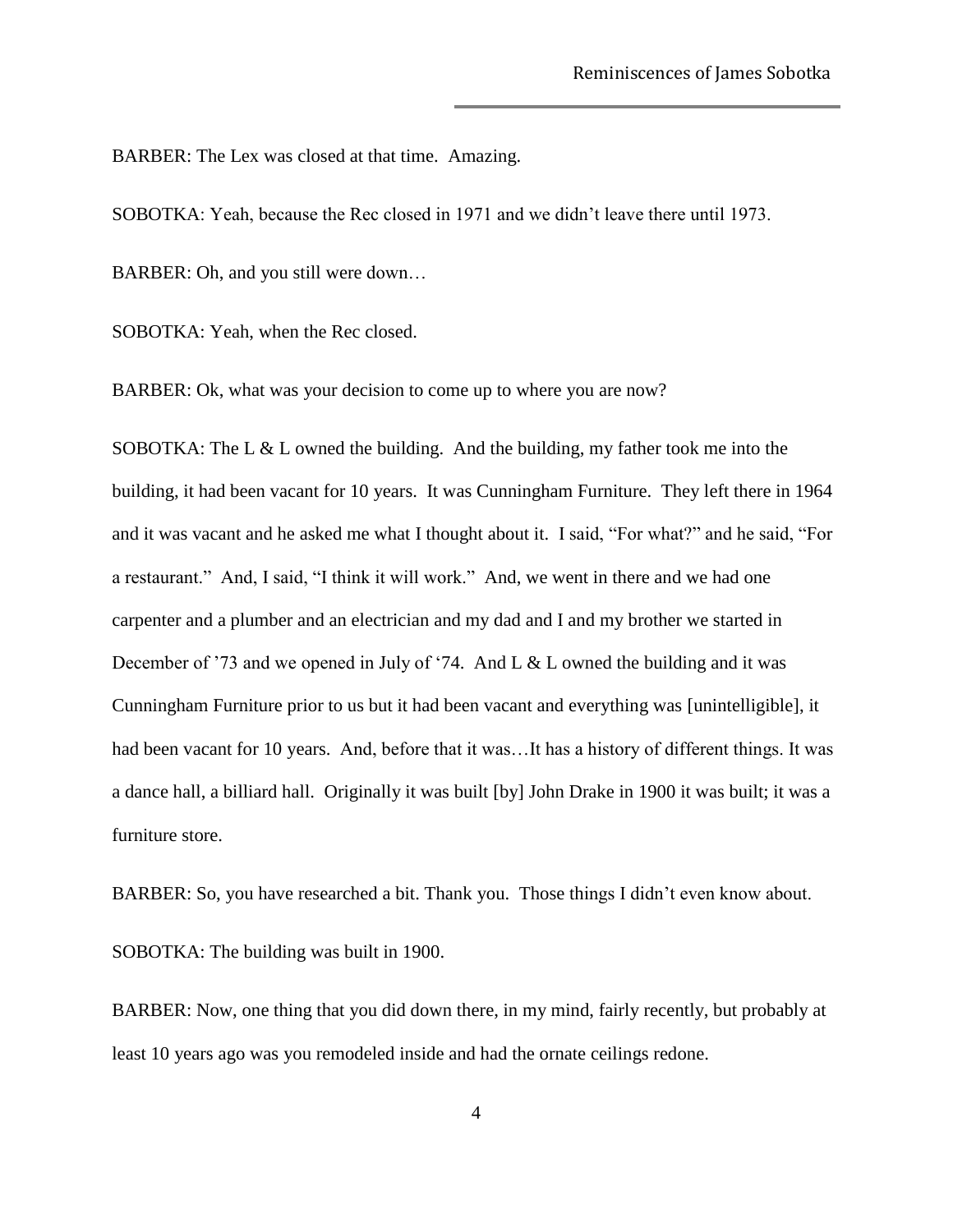SOBOTKA: Right, the ceiling was put up in 1900.

BARBER: Tell us a little bit about that.

SOBOTKA: Well, we …the ceiling when we first went in the building in 1974, we painted it black, thinking that would make the room smaller when it actually made it look like infinity. And, then about seven years ago, we redid the ceiling and we painted it a hunter green, we outlined it in burgundy and we antiqued the whole...we antiqued a lot of it. And, it brought back the old style ceiling and that"s the first thing people see when they walk in now. Because there are so many buildings on Main Street that have that kind of a ceiling that have been covered, torn down, destroyed and, you know, when you look at something that was built in 1900, the building was built in 1900, and when you look at the architecture outside the building and you look at the architecture inside the building, and it"s amazing how ornate—that"s probably the best word that I can use to describe it—how ornate all that work was because all that tin work 'cause it's all metal. It's not plaster. And, it's…it's held the test of time. It's 106 years old.

BARBER: I think if it's possible we are gonna come down and take some photographs down there and then incorporate them with this oral history of that work that was done cause those tin ceilings are just beautiful. Jim, we"re gonna take just a wee little bit of a break here while we compile our thoughts. And, we're gonna get going here in a moment. And, we are recording here right now. OK, so we're back on the record here again, Jim. We decided to go back down on North Linden, the Alliance Rec and Cornie"s Steak House and that started up. Tell us a little bit how that operated.

5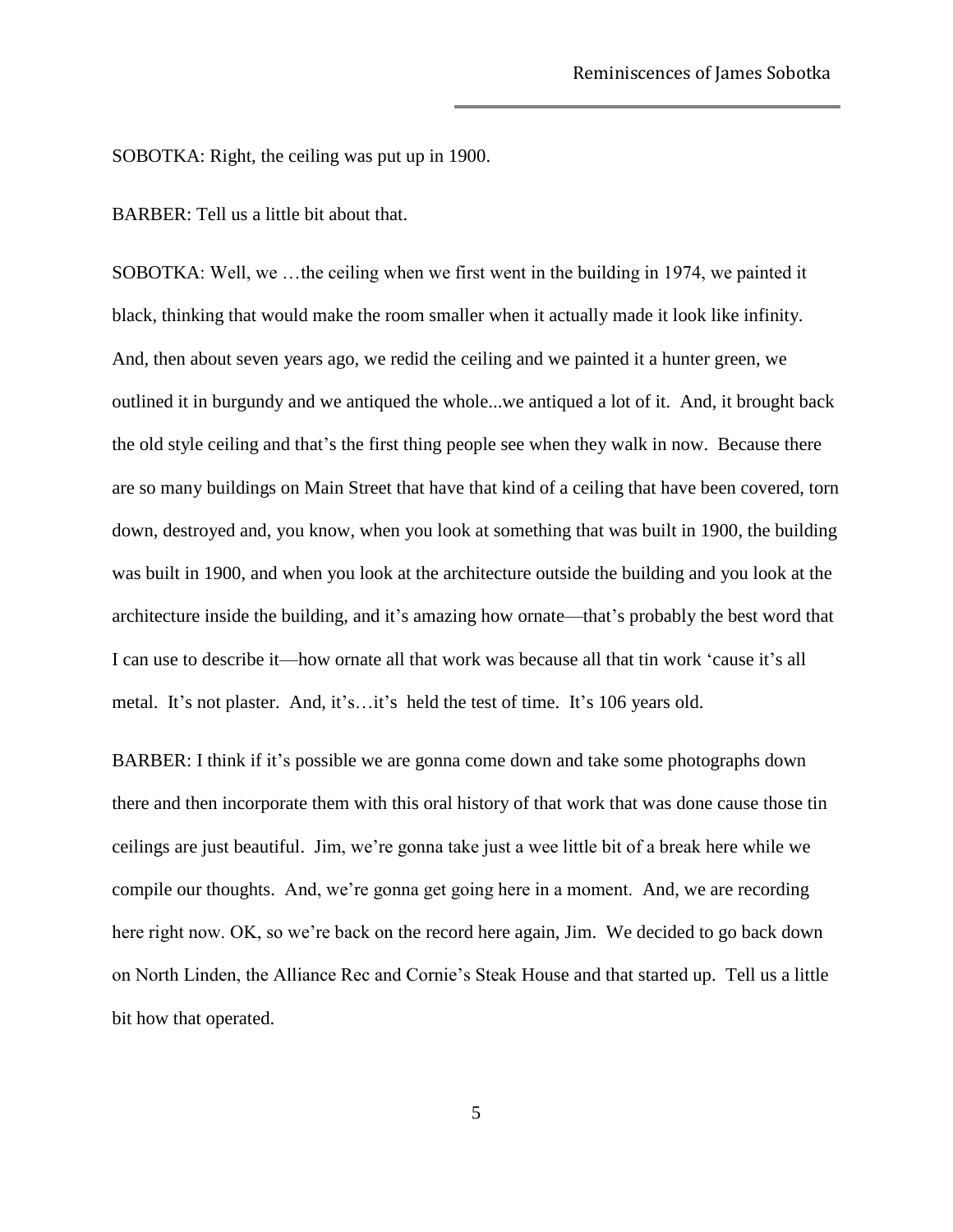SOBOTKA: Well, Tony and John Dolac (?), they operated the restaurant and the lounge. They had like a snack bar up there and bowling alley with 20 lanes. And, we opened the restaurant, he...we operated off his liquor license and he ran the bar. He had someone tend bar for it. He did it when we first opened. My father did the cooking and my mom was a server along with some other family members. We had a small staff. As it progressed, we had a chef, Richard Carmen was the chef. He came from Chicago. He was the chef there with us for some time. Then eventually we took over the bar because at that time the bar wasn"t doing that much business. We"d stay open until 4:30 in the morning. We stopped serving liquor and we"d serve food right up until like 4:30 in the morning there. My dad just…did everything he could to make it work. Then 1971 the Alliance Recreation closed. Prior to that, I think about a year before that, Tony left that business. Tony Dawson left the business and so the relationship with the Recreation, we had to get our own liquor license and we bought our liquor license from Dee's(?) Tavern in 197--, would have been "71 I think, no "70, "71 or"72, some—probably "72. I think in that area. So we had our own license and, of course, we had to establish our own address and that was 68 Prospect…er...Linden, 68 Linden. "Cause theirs was 51 and we were 68. We just had to establish that "cause you have to have a different address for a liquor license and then we operated there until February of "74. And, we moved from there up to 158 East Main Street, where we are at now. And, we were closed from February to July. We opened in July of '74. It was about 4 month or 5 months there. In that time Tony had left there and he went to the Alliance Country Club and from the Alliance Country Club I believe he went to the Elks. From the Elks he went to Las Vegas and then there is more history there but that"s pretty much all I know.

6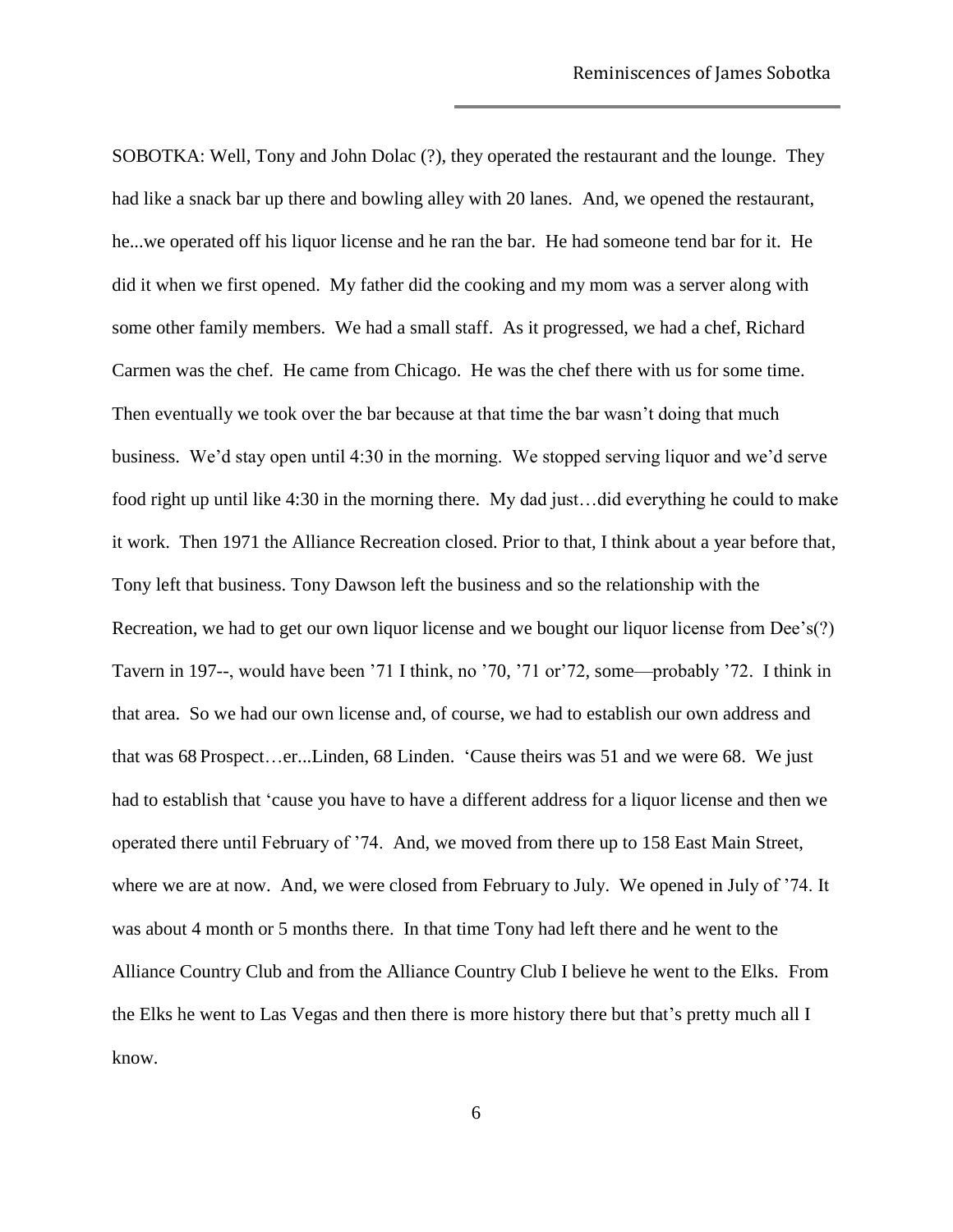BARBER: I might add that we are gonna be interviewing Tony Dawson. I think I mentioned that before. Right now he"s having some health problems. But I dearly will love to get your Uncle Tony on tape here, too. Ok, let's go ahead and continue on coming up on to Main Street there.

SOBOTKA: Well, we came up on to Main Street and the building itself was ...there was ...they"ve done some changes downtown and the thing is when we came up on Main there was a lot more business downtown than there is now. It's, you know, downtown USA has done what our downtown has done. And, it"s, it"s…you know, we have been one of the mainstays downtown. Everybody, a lot of businesses have moved off Main Street. They have done some improvements downtown.

BARBER: When you came back up on to Main Street at that point in time, there were 14 bars, taverns, or restaurants on Main Street. And, of course, we"ve seen the decline and that"s part of this history people will be looking back on 100 years from now and seeing how this worked. Cornie"s, Cornie"s Steak House is quite unique. Tell us a little bit about the recipes. Now, your dad developed certain things. And, where did some of those came from?

SOBOTKA: A lot of it was experimenting on us as kids.

## BARBER: Oh.

SOBOTKA: We, you know, we, he cut all his own beef. We still cut all our own beef. We do our steaks on charcoal and he built a.., he took a bathtub from Mullins in Salem, cut it in half, welded a piece in the center of it and we still use it today. It is lined with fire brick. We still use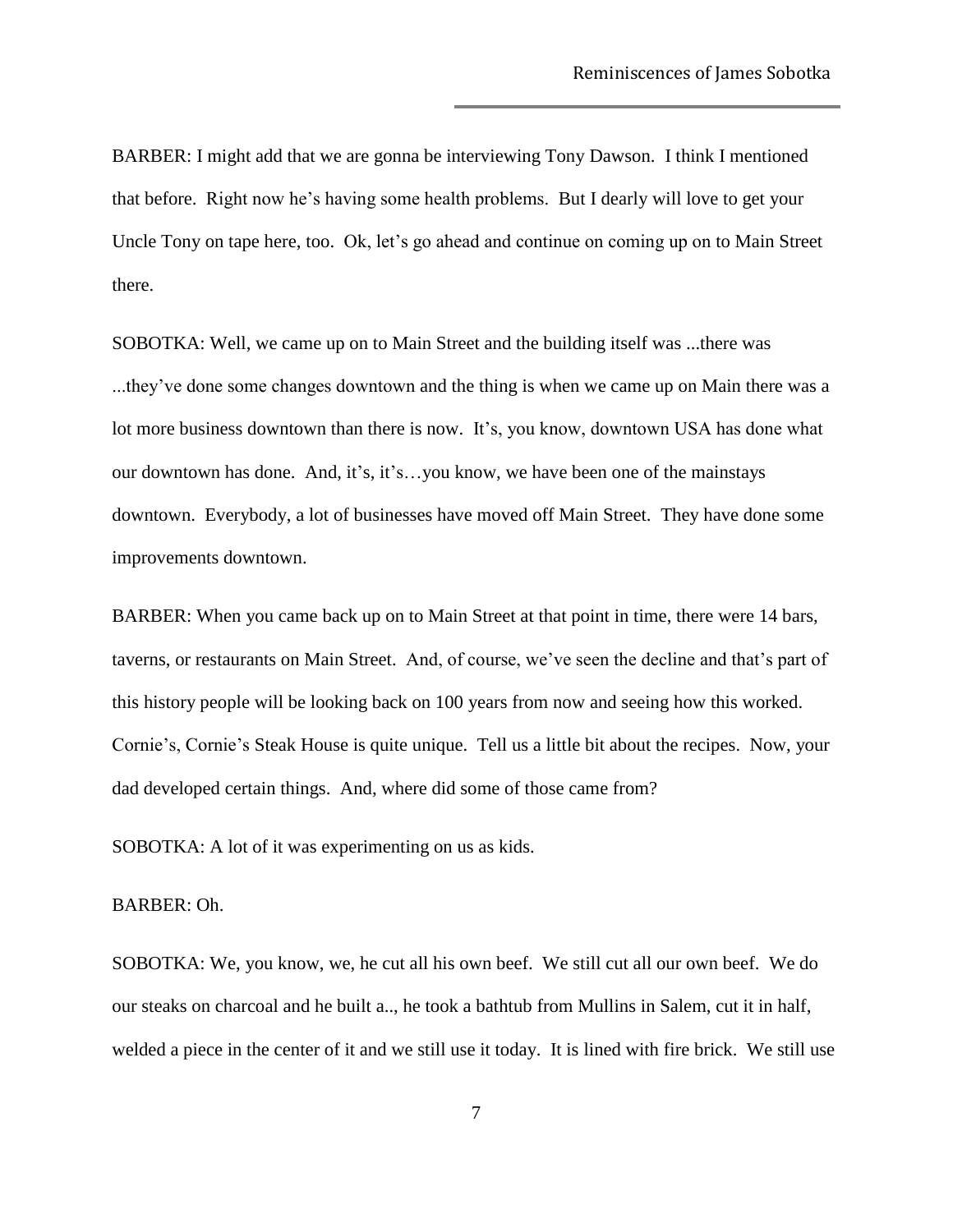it today. It was built in 1968. The tub has a gas line going in and that"s just primarily to light the charcoal. It's not really to cook with. And then use charcoal, we go through about a ton of charcoal every two months. We still cook with charcoal. The seasonings we use are the seasonings he developed and the charcoal you can't duplicate that taste. That's something that…you know there"s a lot of companies that make products that tell you that they can but they can"t. By cutting everything, we use all choice beef. We don"t buy anything. We buy the best we can buy and that"s part of the reason why we"re still in business on Main Street. The quality of what we sell and the service in what we sell is why we remain in business. In spite of what everybody else is moving out on to State Street. My family has made a lot of friends in the community because of our business. It started out as business customers and become a lot of friends and I"m on...now being in the business as long as we have, I am waiting on fourth generations now. There"s several families that come to the restaurant and that I"m into the fourth generation. And, I"ve made so many friends and the community has supported us so much. I know that we"re part of history now.

BARBER: Certainly. And, one of the reasons I am getting into this exact operation and menus and where ideas and things come from—and, we"ll continue with this in a moment—is researching things like the Cottage Pub and the old Jeanette"s restaurant and digging up the old menus and where some of these names and dishes and the drinks came from. We"ll now have the positive thoughts from Jim Sobotka on Cornie"s. I know you have very good drinks down there. We"ve often mentioned about the best margaritas in the world. And, the other items that you have down there and I know you are constantly expanding your menu. And, it is just a beautiful place to go to down there. Talk about Tammy a little bit. She comes up with some…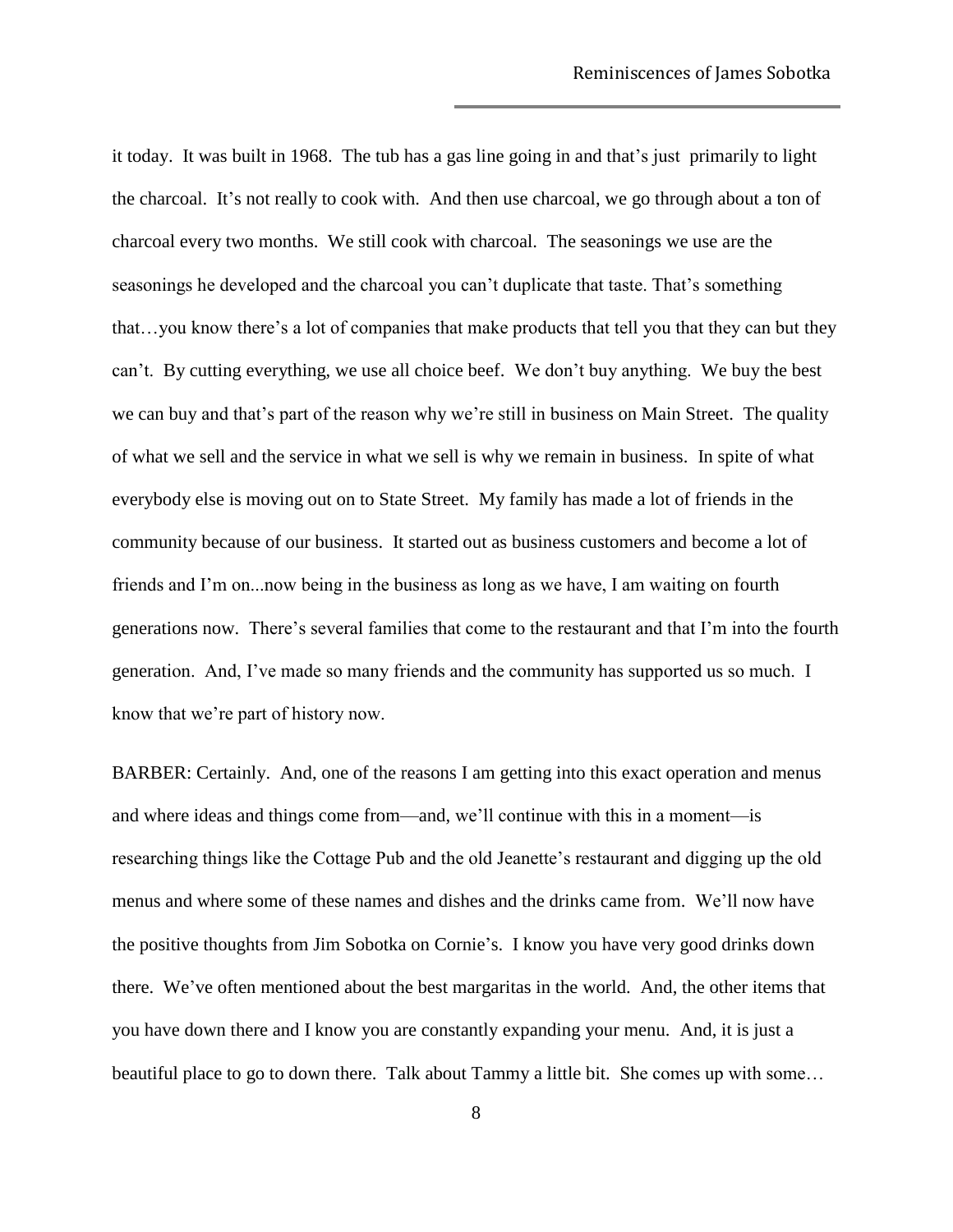SOBOTKA: My sister, Tammy, she...when I, we first started in business, I worked in the kitchen "cause I was 17 or 18. I was 17. I worked in the kitchen through probably the first 3 or 4 years we were in business. I learned how to become a broiler cook. I"d cut beef, cook steaks. I can broil stuff in the broiler, but my sister, Tammy, she comes up with a lot of different dishes. She makes all the soups fresh, the desserts. She's really a chef. I'm not a chef. I'm a broiler cook. I'm a bartender. She, on the other hand, has hundreds of books, hundreds of recipes that she"s used, that she"s developed, different dishes that she does: lemon peppered fish, smothered chicken, mushrooms—chicken mushrooms just to name a few. Different kind of toppings on steaks. They do outside catering as well. She makes all the desserts. There is just a myriad of desserts that she makes that people come for. Sometimes they"ll go to another restaurant and have dinner and come to our place for dessert. A lot of the desserts that we have are two people desserts. They're too big for one person and so you can share the dessert. You know we have a chocolate lava. Now we have fresh apple dumplings. There's always something that she is doing that is a signature as far as desserts go and the soups, too, the soups that she makes.

BARBER: You are one the few places in town that has a dessert tray. Your chocolate lava is obscene. That ought to be for about four people. You"ve got another sister down there, Pam. What's her specialties?

SOBOTKA: Well, she does a lot of the planning for all the catering and parties and stuff. She"s the organizer. She helps…you know, we…you know, like I said before, we share the load and she is very strong into the catering part of it, the planning of the help. Her and my sister both, they have been an integral part of the business—and have been an integral part of the business ever since they have been old enough to be part of it. My dad passed away in 1976. They were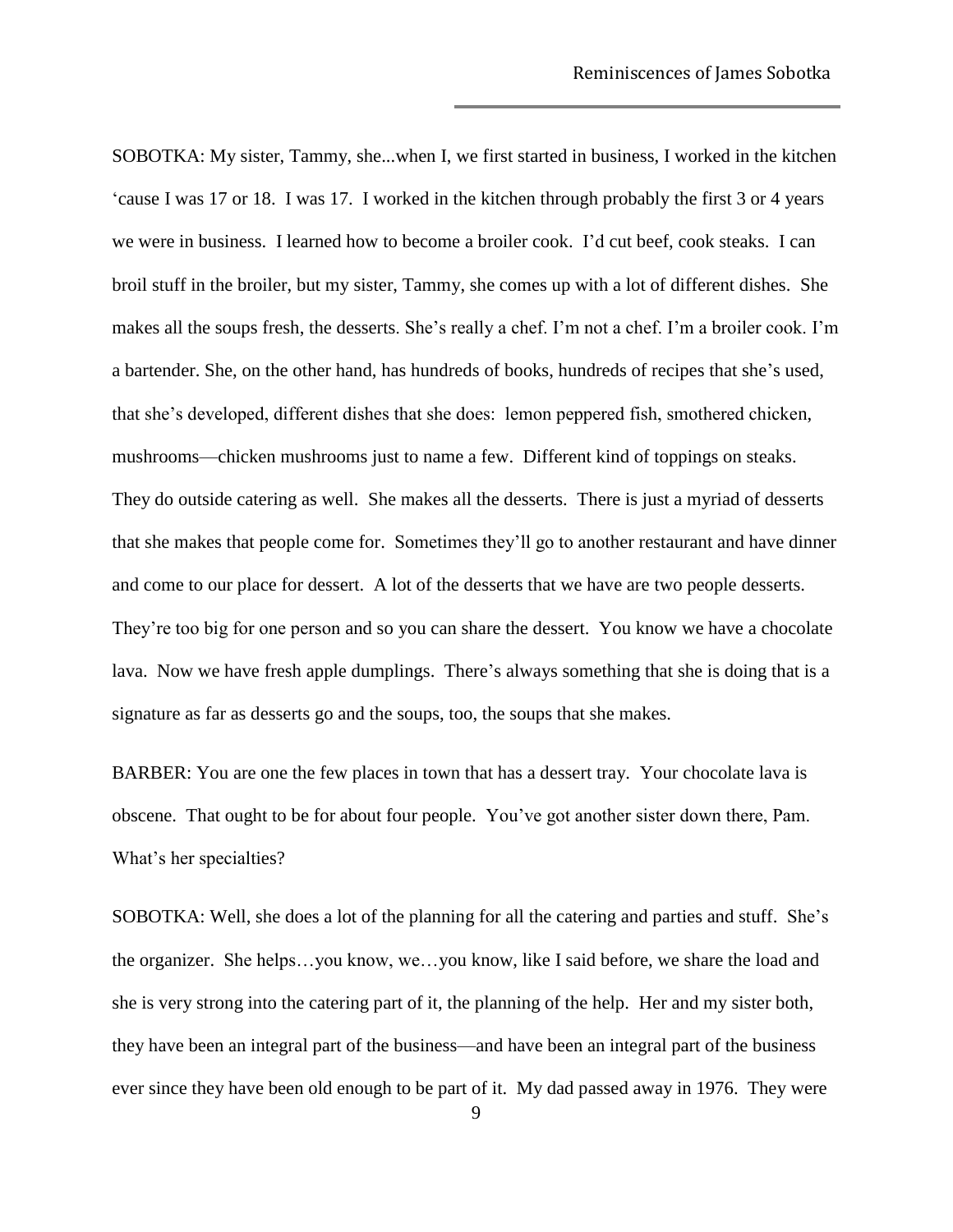12 and 14, I believe, when my dad died. And, they grew up in the business. They"ve become a part of it. And, they"ve become part of it at a very early age. And, they"ve been actively involved in the running and the operation of the business. Both of them have. And, we have a good relationship because we"ve been able to share that.

BARBER: We have another famous person down there, RJ.

SOBOTKA: My mom.

BARBER: Tell us about your mom. That is Ruth Jane.

SOBOTKA: Ruth Jane Sobotka, that"s my mother. She goes by RJ. That"s her…she is probably the... one of the greatest ladies I"ve ever known in my life. Along with my dad was… he is probably the smartest, wisest man that I have ever known. My mom has a personality that sparkles. She made a point of becoming friends with even strangers. She didn"t know a stranger in her life. Everybody became a friend of hers. She taught me that. She has the love of life that a lot of people that have never had the opportunity to experience. She was a great teacher to me, a great mom. Is a great mom still, to this day. She"s been stalwart to the whole family. You know my grandmother, her mother, raised five children by herself. And, my mom was the only girl out of five children. She had the glowing personality that sometimes I have. [Laughs] My mom is, you know, naturally every child is a combination of both parents. My mom is the soft, genuine, caring person that comes out of me once in a while. And, she would do for anyone and sacrifice for herself. That's kind of person that she is. She would be more concerned about somebody else than her own person. And, she is the greatest lady that I know.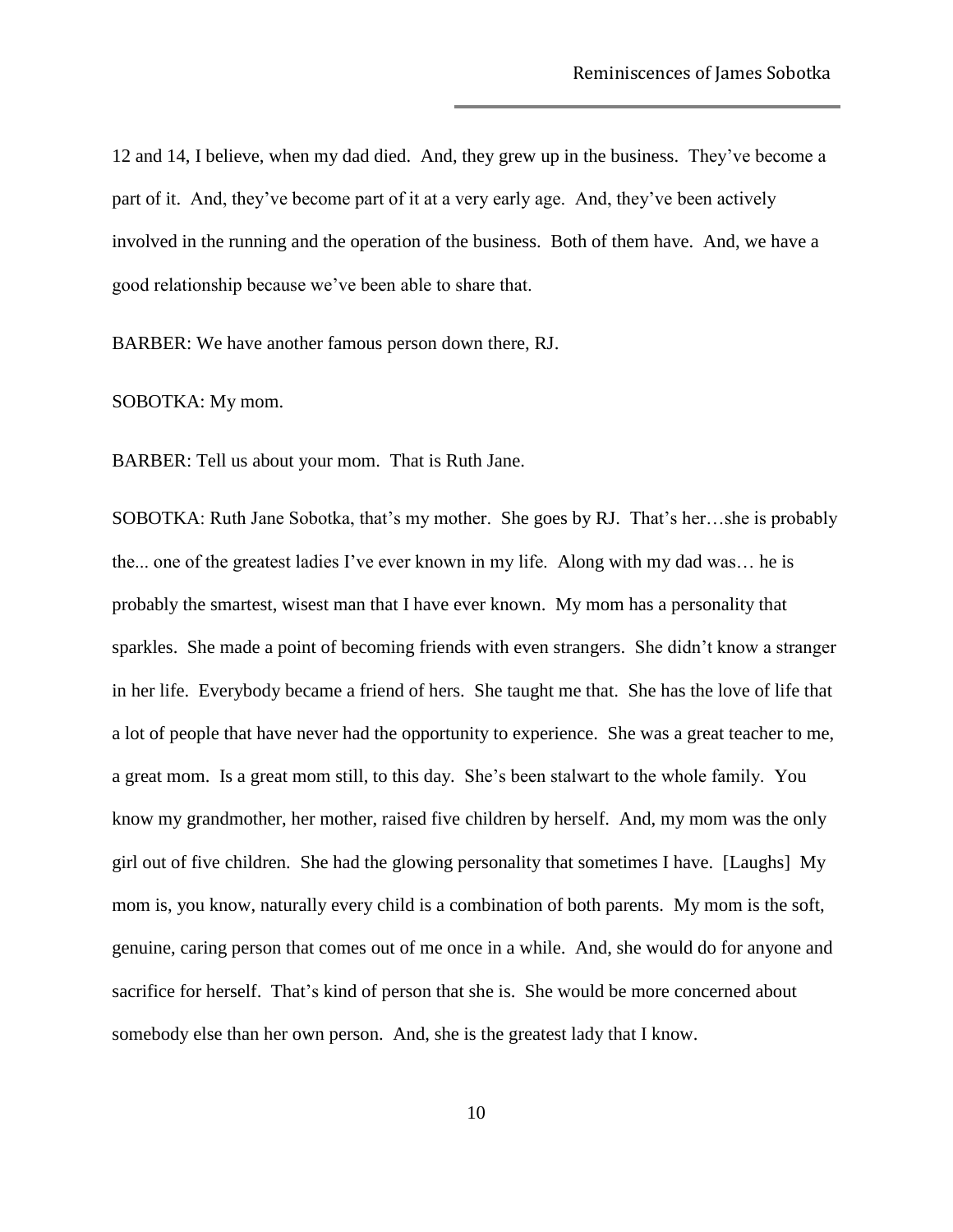BARBER: Yeah, RJ would be down there on the weekends. She would greet people coming in and she was always smiling. And, as we know now, she has a little poor health but she is down there quite a bit. And, we all enjoy visiting with RJ. Jim, can you think about switching over now to you, your wife, and your family? Who is your wife? What does she do? And, tell us about your boy?

SOBOTKA: My wife, she is the secretary at Regina Coeli.. She is the secretary for the principal of the school there. She has been for several years now. My son lives in Dayton. He has been down there. He went to Wright State. He graduated from Wright State. He lives and works down there now. He was involved in athletics in Alliance. He played baseball and soccer. He was a good athlete and good student. My greatest accomplishment.

BARBER: Well, great. We better tell everybody what his name is.

SOBOTKA: Matthew Sobotka.

BARBER: Matthew. Of course, and when you go down to the ...uh... Cornie's Steak House, you"ll see a picture of Matthew. It is an amazing action shot showing him pitching also. OK, I'm going to shut down here for a moment. And, we are now recording. It goes directly...Ok, we"re back again with Jim and what we"re gonna do is go over a little bit more of the involvement of his immediate family. So, tell us a little bit about Connie.

SOBOTKA: My wife Connie. She's done the books for years. She's the one that tells me how I'm doing. She's the ...the book work is probably one of the most arduous parts of the business, any business really. She does it and I don"t know what I would do without her as a wife and as